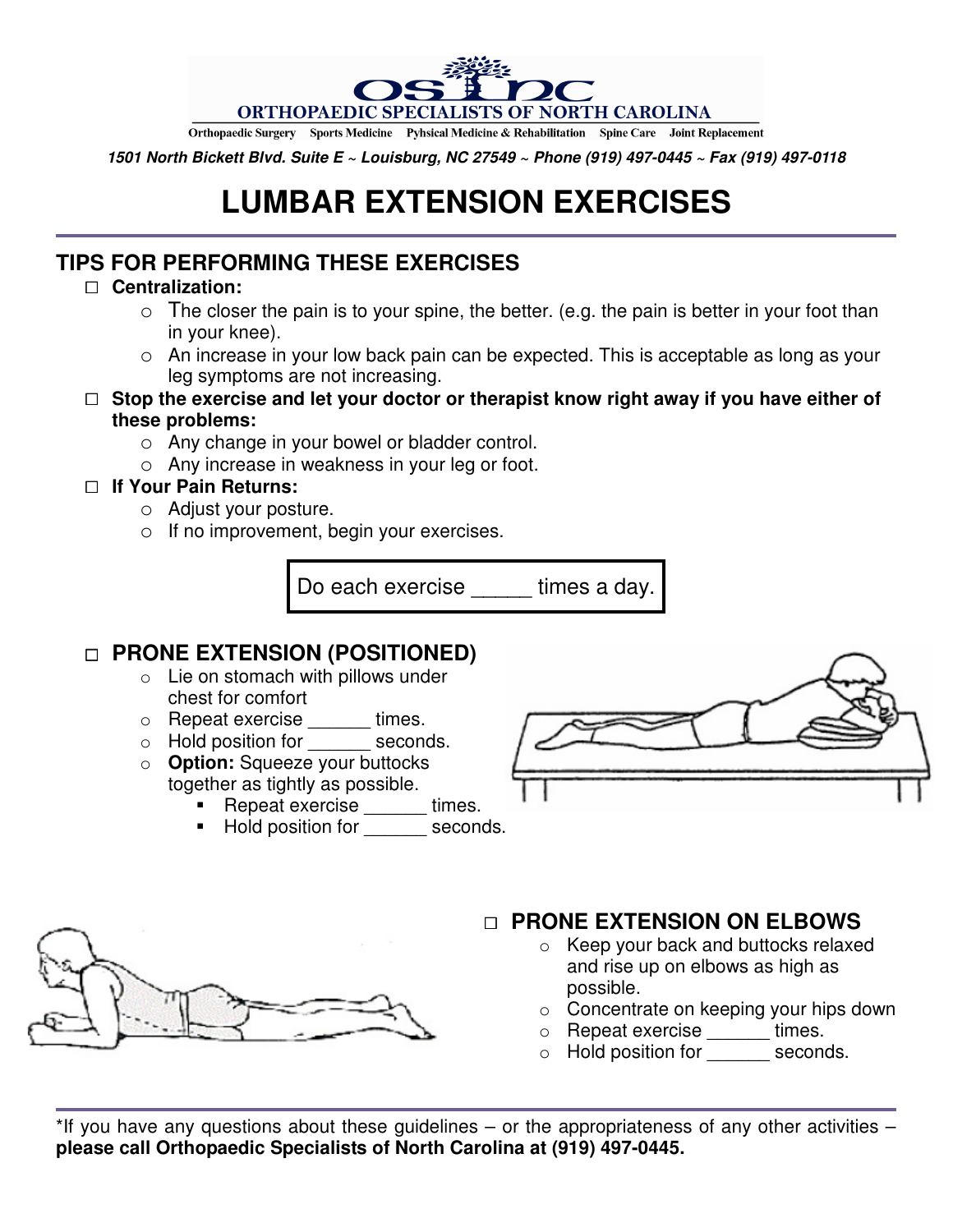ORTHOPAEDIC SPECIALISTS OF NORTH CAROLINA Orthopaedic Surgery Sports Medicine Pyhsical Medicine & Rehabilitation Spine Care Joint Replacement

**1501 North Bickett Blvd. Suite E ~ Louisburg, NC 27549 ~ Phone (919) 497-0445 ~ Fax (919) 497-0118**

## **PRONE PRESS-UPS**

- o Place hands beside shoulders
- o Keep your back and buttocks relaxed and use your arms to press up.
- o Concentrate on keeping your hips down
- $\circ$  Push up your upper body as high as possible.
- o Repeat exercise \_\_\_\_\_\_ times.
- o Hold position for \_\_\_\_\_\_ seconds.





### **STANDING EXTENSION**

- $\circ$  Stand with your feet apart and hands on the small of your back with fingers pointing backwards.
- $\circ$  Bend backwards at the waist, supporting the trunk with your hands.
- o Keep your knees straight.
- o Repeat exercise times.
- o Hold position for seconds.
- o **Option:** Perform with back against countertop for support.

## **SIDEGLIDE IN STANDING**

- $\circ$  Stand at a right angle to the wall about 2 feet out from the wall.
- o Lean your \_\_\_\_\_\_ shoulder into the wall.
- o Move your \_\_\_\_\_\_ hips toward the wall, keeping your legs together and your knees straight.
- $\circ$  Return to the starting position.
- o Repeat exercise \_\_\_\_\_\_ times.
- o Hold position for \_\_\_\_\_\_ seconds.



\*If you have any questions about these guidelines – or the appropriateness of any other activities – **please call Orthopaedic Specialists of North Carolina at (919) 497-0445.**